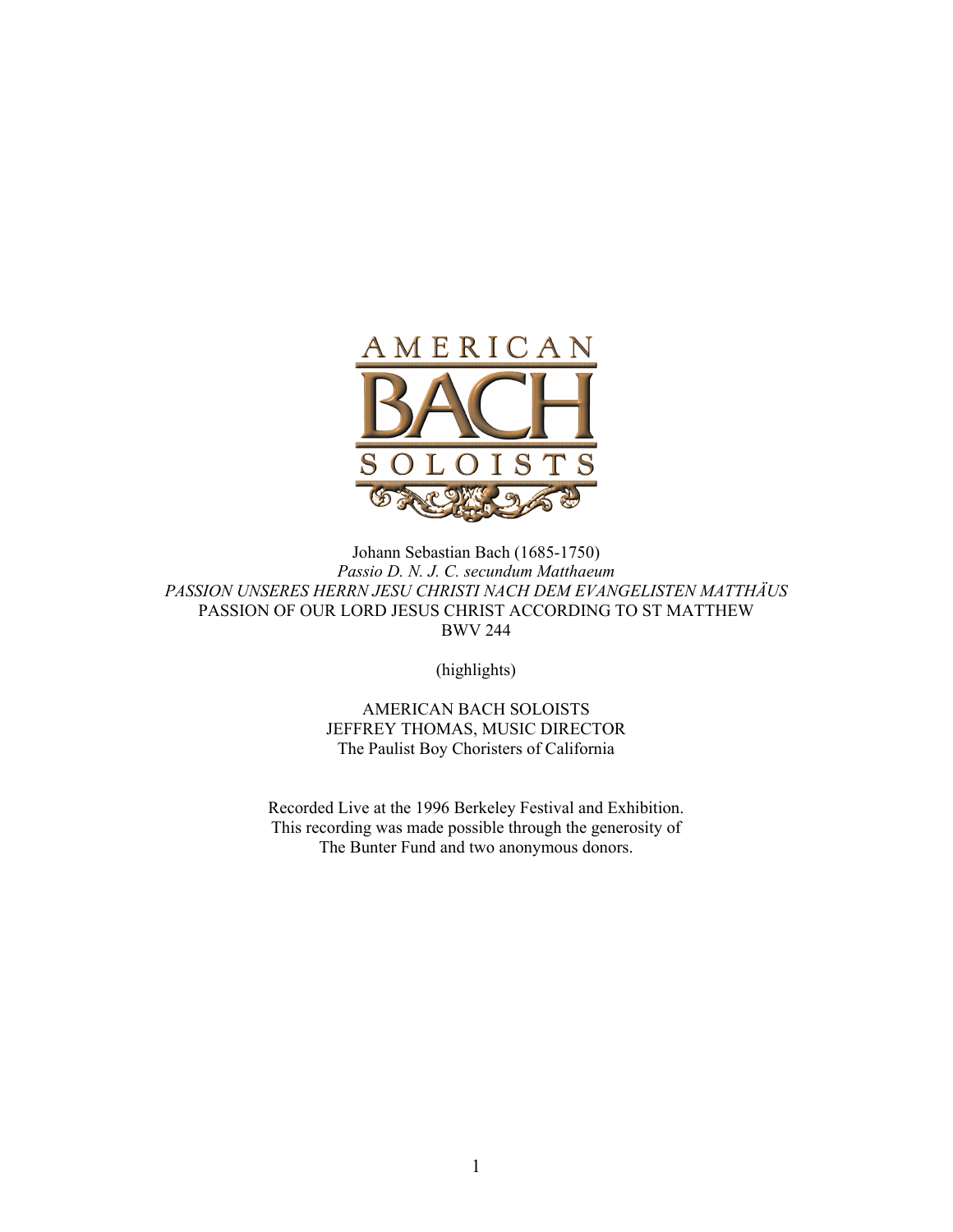### *Chorus I*

*Soloists* Catherine Bott, *soprano* Judith Malafronte, *alto* Benjamin Butterfield, *tenor* James Weaver, *bass*

### *Chorus*

Elisabeth Engan, *soprano* Claire Kelm, *soprano* Annette Rossi Putnam, *soprano* Julie Comparini, *alto* Linda Liebschutz, *alto* Katherine McKee, *alto* Neal Rogers, *tenor* John Rouse, *tenor* Robert Stafford, *bass* David Varnum, *bass*

#### *Violin I*

Elizabeth Blumenstock, *leader* Lisa Weiss Robert Diggins

> *Violin II* Katherine Kyme Sandra Schwarz Cynthia Albers

*Viola* Anthony Martin George Thomson

*Violoncello* Loretta O'Sullivan Brent Wissick *(viola da gamba)*

> *Contrabass* Kristin Zoernig

*Organ* Kenneth Slowik

*Oboe* John Abberger Gonzalo Ruiz

*Flute* Sandra Miller Kathleen Kraft

*Bassoon* Charles Koster *Chorus II*

*Soloists* Tamara Matthews, *soprano* Dana Marsh, *counter-tenor* David Munderloh, *tenor* Nathaniel Watson, *bass*

*Chorus* Christine Earl, *soprano* Ruth Escher, *soprano* Johanna O'Dell, *soprano* Suzanne Elder Wallace, *alto* Alexandra Ivanoff, *alto* Edward Betts, *tenor* Scott Whittaker, *tenor* Jonathan Nadel, *tenor* Charles Fidlar, *bass* Thomas Hart, *bass* Darren Chase, *bass*

*Violin I* Jörg-Michael Schwartz, *leader* Jolianne von Einem Carla Moore

> *Violin II* Michael Sand Karen Marmer Sally Butt

*Viola* Lisa Grodin David Daniel Bowes

> *Violoncello* Sarah Freiberg

*Contrabass* Edmond Gnekow

*Organ* Jonathan Dimmock

*Oboe* Michael Dupree Mark Maslow

*Flute* Stephen Schultz Mindy Rosenfeld

*Soprano in ripieno* The Paulist Boy Choristers of California — Dana Marsh, *director*

> AMERICAN BACH SOLOISTS JEFFREY THOMAS, Music Director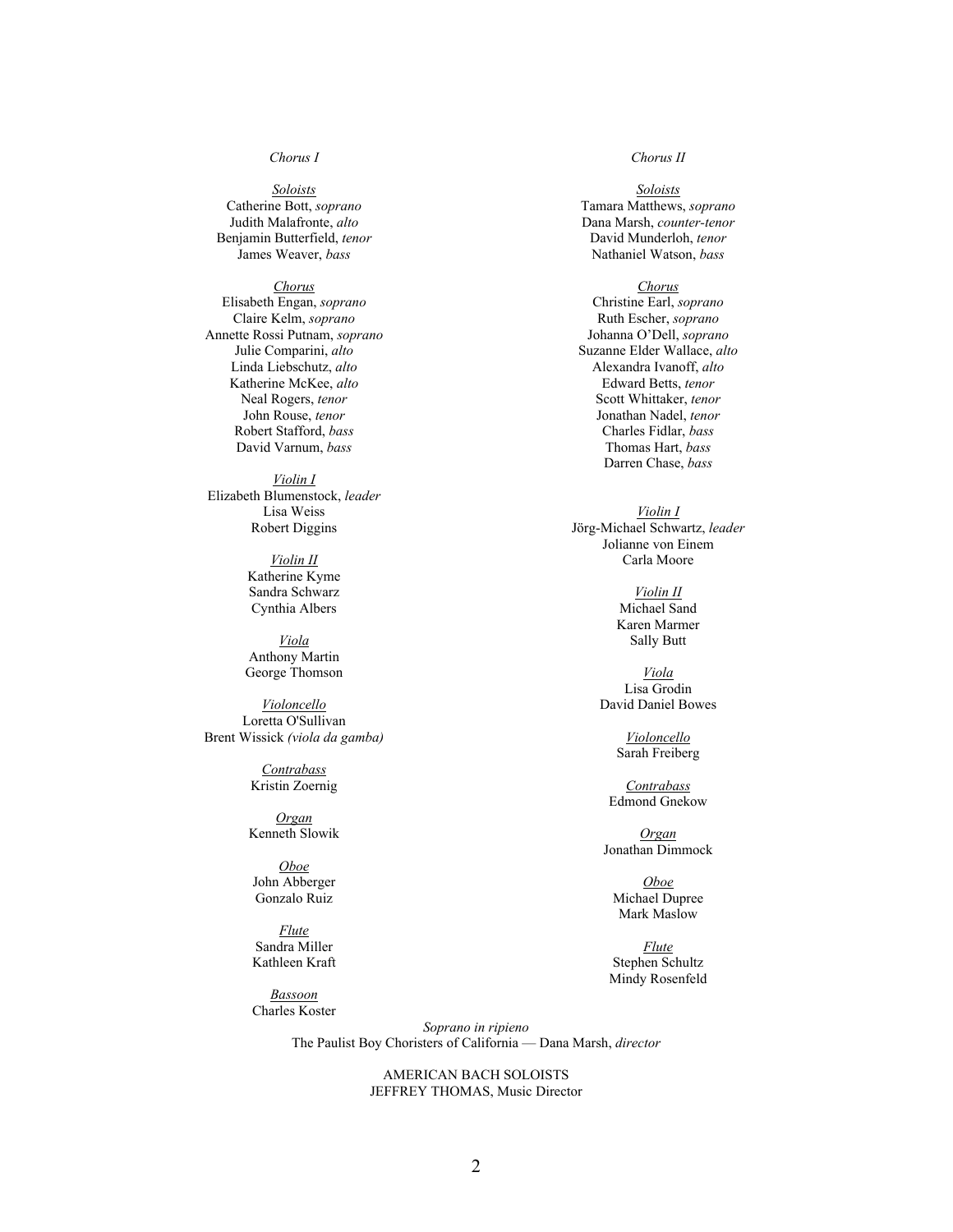- 1 1. CORI *Kommt, ihr Töchter, helft mir klagen* 6:00
- 2 12. RECITATIVO SOPRANO I (Catherine Bott) *Wiewohl mein Herz in Tränen schwimmt* 1:26
- 3 13. ARIA SOPRANO I (Catherine Bott) *Ich will dir mein Herze schenken* 3:22
- 4 19. RECITATIVO TENORE I (Benjamin Butterfield), CORO II *O Schmerz!* 1:47
- 5 20. ARIA TENORE I (Benjamin Butterfield), CORO II *Ich will bei meinem Jesu wachen* 5:25
- 6 29. CHORAL *O Mensch, bewein dein Sünde groß* 5:20
- 7 30. ARIA ALTO I (Judith Malafronte), CORO II *Ach! nun ist mein Jesus hin!* 3:36
- 8 39. ARIA ALTO I (Judith Malafronte) *Erbarme dich* 6:39
- 9 40. CHORAL *Bin ich gleich von dir gewichen* 1:04
- 10 42. ARIA BASSO II (Nathaniel Watson) *Gebt mir meinen Jesum wieder!* 2:50
- 11 48. RECITATIVO SOPRANO I (Catherine Bott) *Er hat uns allen wohlgetan* 1:15
- 12 49. ARIA SOPRANO I (Catherine Bott) *Aus Liebe* 4:55
- 13 54. CHORAL *O Haupt voll Blut und Wunden,* 1:53
- 14 56. RECITATIVO BASSO I (James Weaver) *Ja freilich will in uns das Fleisch und Blut* :35
- 15 57. ARIA BASSO I (James Weaver) *Komm, süßes Kreuz* 5:59
- 16 59. RECITATIVO ALTO I (Judith Malafronte) *Ach Golgatha, unselges Golgatha!* 1:26
- 17 60. ARIA ALTO I (Judith Malafronte), CORO II *Sehet, Jesus hat die Hand* 3:20
- 18 62. CHORAL *Wenn ich einmal soll scheiden* 1:21
- 19 64. RECITATIVO BASSO I (William Sharp) *Am Abend, da es kühle war* 1:35
- 20 65. ARIA BASSO I (William Sharp) *Mache dich, mein Herze, rein* 6:18
- 21 68. CORI *Wir setzen uns mit Tränen nieder* 5:35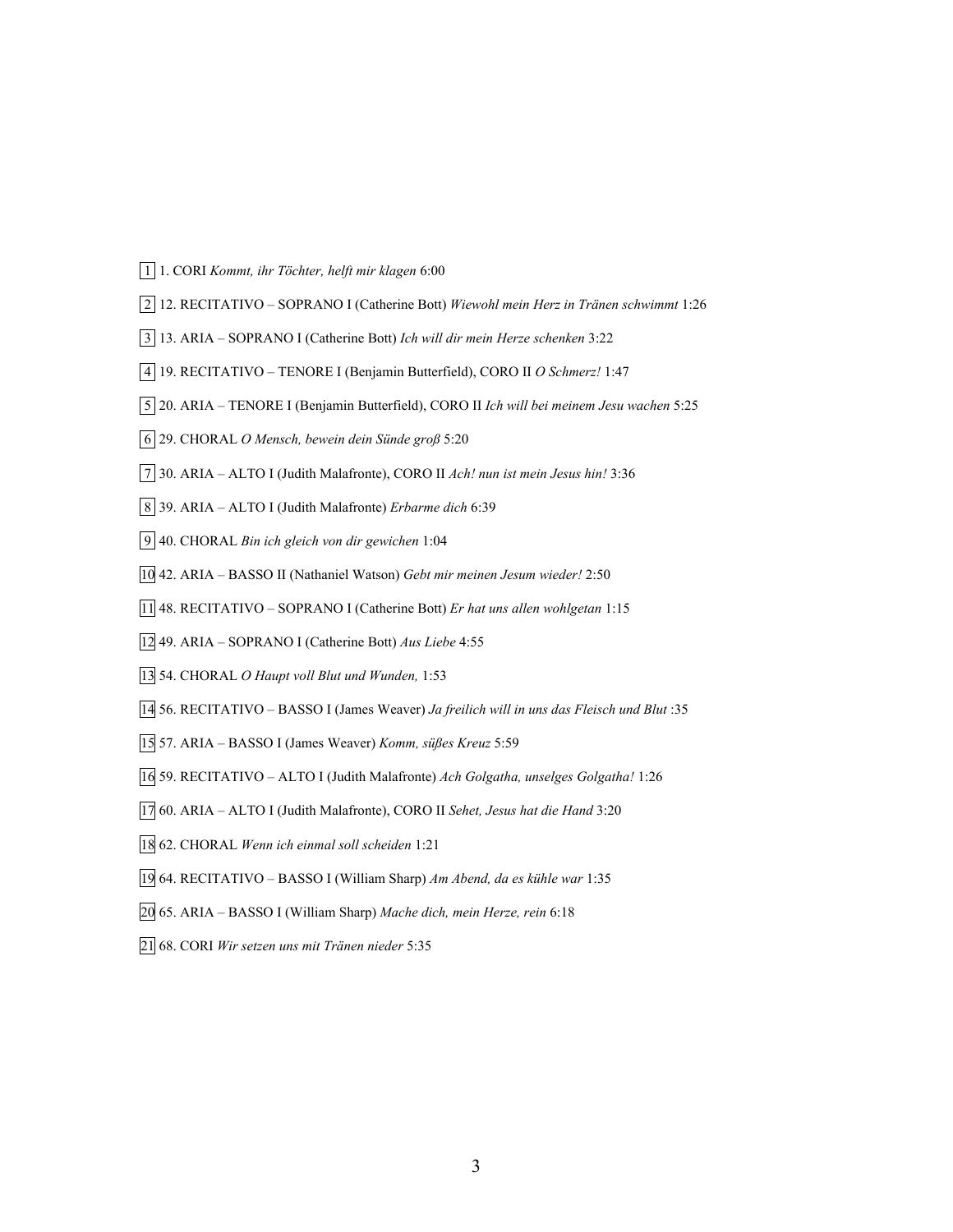#### *Program Notes*

The tradition of singing one of the four Gospel Passion narratives (i.e. the story of Christ's trial, crucifixion and burial) on Palm Sunday and Good Friday stretches back to the beginnings of the formalized Christian liturgy. Like the other Gospel readings, it was originally chanted by a single deacon but, in the course of time, he began to alter his tessitura and style according to his role as the Evangelist, Jesus or the other characters and crowd. These three roles were eventually taken over by separate singers together with a choir to recite the crowd scenes. It was basically this format that the Lutheran Reformers inherited in the sixteenth century; and early Lutheran settings, such as Johann Walter's, were still chanted within the Eucharistic celebrations on Palm Sunday and Good Friday in Bach's era.

Towards the end of the seventeenth century several more elaborate versions of the Passion were developed, involving independent instrumental parts, introducing free poetry around the biblical narrative (Oratorio Passions) or presenting entirely free elaborations of the Passion story (Passion Oratorios). Most of these genres incorporated the most up-to-date musical forms and devices from Italian opera. However, the Oratorio Passion did not arrive in Leipzig until 1717 (at the modish Neue-Kirche), and the Cantorate of the Thomasschule, under the ageing Johann Kuhnau, performed its first Oratorio Passion in 1721, shortly before Bach himself came to Leipzig (1723). Thus one of the greatest ironies about Bach's Passions is that their original audiences were far less familiar with the genre than we are; moreover—as is the case with all Bach's most celebrated music—we have heard it many more times than did the original performers or even Bach himself.

Bach's Passions were performed during the afternoon Vesper service on Good Friday, their two parts replacing the cantata and Magnificat which were sung on either side of the sermon. With a hymn opening and closing the liturgy, the entire service was thus symmetrical, with its axis falling on the sermon. Like Bach's cantatas, the Passions adopt something of the sermon's function since the free poetry of the arias, ariosos and framing choruses provide both a commentary and an emotional interpretation of the biblical text.

Moreover, the symmetrical structure of the liturgy finds its analogue in Bach's musical pacing of the Passion. This is most evident when Bach wishes to highlight the importance or irony of a particular event or concept. For instance, the point at which Peter swears that he will not deny Christ is surrounded by two verses of the "Passion Chorale," the second ("*Ich will hier bei dir stehen*") a semitone below the first ("*Erkenne mich, mein Hüter*"). This therefore functions as a musical metaphor of descent or depression, alluding to the frailty of human promises. The aria "*Aus Liebe will mein Heiland sterben*" is perhaps the most important of all since it underlines the central theme of the Matthew Passion—that Christ died for the love of humankind—and this is the focal point falling between two matching choruses "*Laß ihn Kreuzigen*." These—depicting the crowd's desire to crucify Christ—provide a vivid antithesis to Christ's love but, given the fact that the second chorus (coming directly after "*Aus Liebe*") is a tone higher, there is a sense that Christ's supreme act of love has changed things in an "upward," positive direction.

It is not difficult to understand some of the complaints that members of the congregation voiced in Bach's time; the Passions do, after all, borrow liberally from secular conventions such as dance and particularly opera. However, the Matthew Passion also draws heavily from the long traditions of spiritual meditation by which the story is interspersed with the regular breaks (fifteen in all) provided by the paired ariosos and arias. These force the implied listener into personal contemplation; the chorales moreover engender the sense of a community response to the biblical events. The whole thus has something of the character of a Lutheran Stations of the Cross. The free text follows Luther's own meditations on the Passion which require the believer first to acknowledge his own guilt and show remorse, then to recognize that Christ has suffered on our behalf and, finally, to experience reconciliation with Christ and to imitate his example (most movingly captured in the final aria "*Mache dich*").

Particularly subtle in the construction of the free poetry (by the Leipzig poet, Picander) and Bach's musical setting is the emphasis on dialogue form -- necessitating the performing format of double chorus and orchestra. This rhetorical device allows for contrasting or even opposing points of view to be presented simultaneously (e.g. "*So ist mein Jesus nun gefangen*" / "*Laßt ihn, haltet, bindet nicht!*"), complementary points ("*Ach, nun ist mein Jesu hin*" / "*Wo ist denn dein Freund hingegangen*") or a dialogue between a single speaker and a group ("*Ich will bei meinem Jesu wachen*"/ "S*o schlafen unsre Sünden ein*"). All of these devices serve to personify the various "voices" within a single listener, acting out one's reactions and conflicts.

The most impressive of the dialogue numbers is the opening chorus, appropriately entitled "Exordium" (the traditional opening section of an oration). This is a dialogue between Christian believers and the Old Testament figures, "the Daughters of Zion" (from the Song of Songs). The theme of love in the Song of Songs is recast in a Christian context with Christ as the loving bridegroom and the church as his bride. A third element is introduced with the German chorale on the Agnus Dei, "*O Lamm Gottes, unschuldig*," sung by ripieno sopranos. This would have had particular significance for members of Bach's congregation since they would have heard this hymn at the conclusion of the morning Eucharistic liturgy. Christ is thus portrayed as an innocent sacrificial lamb, an image that points towards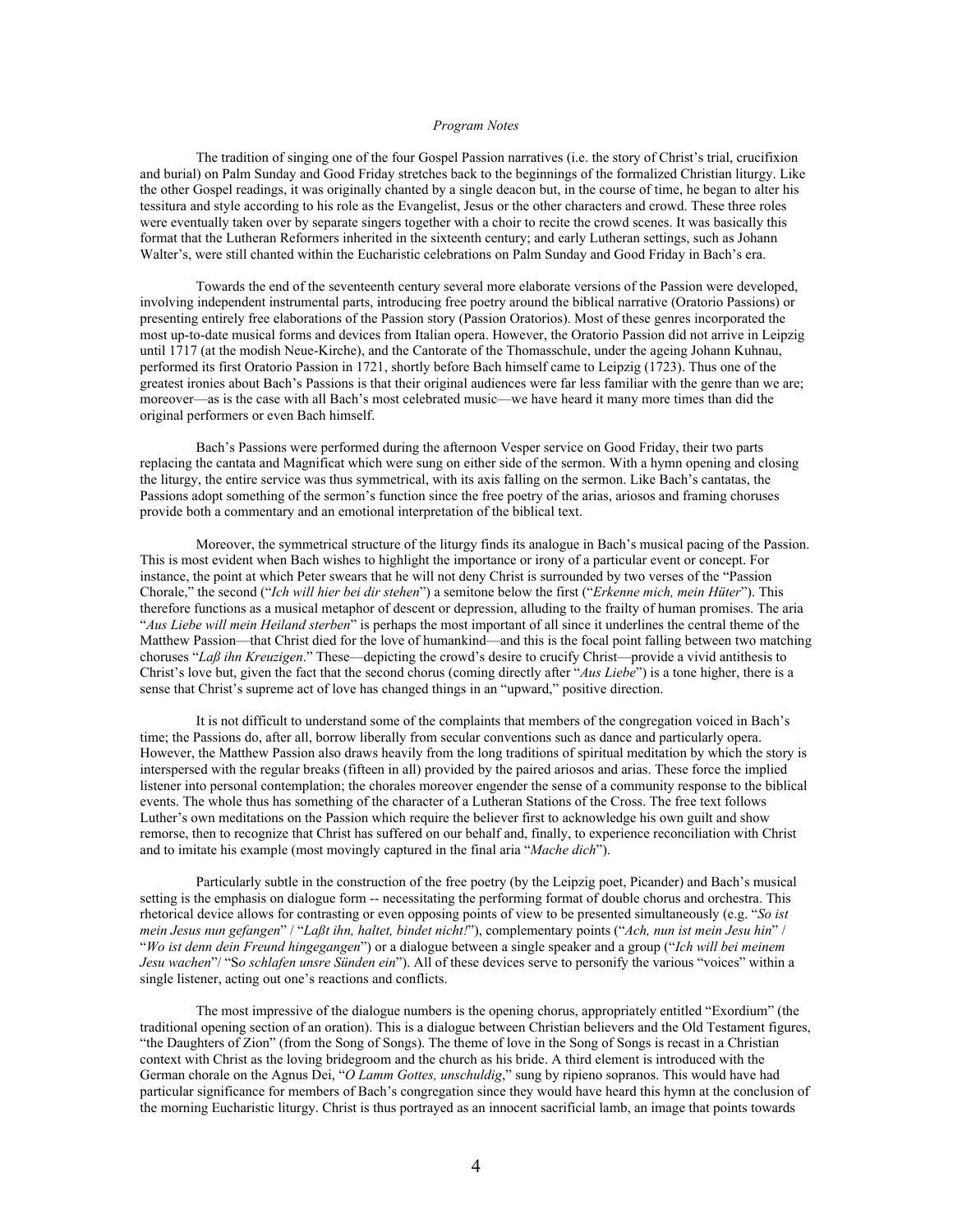the Apocalypse when Christ as a lamb rules the New Jerusalem, a bridegroom to the community of all believers. In Bach's time this melody would have sounded out loudly from the second organ at the east of the church, a graphic depiction of the direction of Christ's throne in the new Jerusalem. In all, then, this chorus sets up three temporal levels, the ancient Daughters of Zion in dialogue with the Christians of the New Testament, both pointing forward to the future union with the Lamb, achieved through his ultimate love (of which we are about to hear). We may also note that the chorale is the only element of the chorus in the major mode, a vision of the celestial city that, at this time, is still subservient to the earthly tonic of e minor.

The analogy between the Bach/Picander Matthew Passion and a sermon is thus not to be taken lightly. Moreover, for about half the aria texts Picander drew from a series of passion sermons by the theologian Heinrich Müller (published in 1681). Given that Bach himself possessed these, he may have instigated the borrowing. This not only shows that both were thinking along the lines of sermon composition but also that the sermon was an important poetic genre of the time, as much artistic elaboration as stern preaching. An understanding of the rhetoric of the Lutheran sermon as both persuasive and cunningly ornamental sheds a significant light on the role of music in the liturgy of Bach's era.

With its unfolding levels of symbolism, theological interpretation and—most striking of all—psychological insight, the Matthew Passion is perhaps the most challenging and ambitious Christian artwork. It is thus not entirely surprising that Bach seems to have spent considerable time and care in preparing the work. He probably began writing it in 1725 but did not finish or perfect it in time for the Good Friday performance; the earlier John Passion was performed on this occasion, only a year after its premiere and containing a substitute chorale fantasia ("*O Mensch, bewein*") that eventually became part of the Matthew Passion. Bach did not present the latter work until 1727 and refined it again during the 1730s. During the last few years of his life he went to great trouble to repair the autograph score, sewing in new patches of paper that are designed to be barely perceptible to the casual reader. This could hardly have been necessitated by the performing demands of the time and points to the special status Bach seems to have afforded the work, a status that was not a general conceptual possibility until the early nineteenth century. It is not surprising that the work became an immediate "masterwork" at the time of its revival by Mendelssohn in 1829; this was precisely the period when such a concept was developed.

Bach shared something of the encyclopedic urge of his age and in the Matthew Passion compiled virtually every possible musical form available for an oratorio: recitatives (accompanied and secco), arioso, aria (several types which include dance and concerto elements), chorales, chorale settings, choruses and motets. Together with two elements unusual in Bach works—the doubled forces and the string "halo" for Christ's utterances—these elements render it far more ambitious than any opera of the age and something which works on rather more levels than the more brutally effective John Passion.

Bach obviously saw all excellent earthly things as capable of serving the highest purpose; it is precisely this religious conception of music and of the world as a whole that lies at the heart of most disputes concerning church music. To some—then as now—nothing does religion a finer service than Bach's music; to others, sumptuous music undermines a transcendent view of the Godly and spiritual, which are to be kept somewhat apart from the world. While it is obvious that our contemporary "horizon" is very different from that of Bach's time and, consequently, many meanings and implications in the work are lost, we have gained many more dimensions and modes of appreciation. Bach spun a dialogue between Old and New Testaments, between both these elements and the Lutheran tradition (especially with the traditional chorales) and between all these and the believer of his own time (all together pointing towards the Apocalypse); to these we can add a rich history of reception (with both its insights and mystifications) and our own particular standpoint, within or without the Christian tradition.

John Butt

#### A Note on the Recording

This performance was recorded live at the 1996 Berkeley Festival and Exhibition. The concert venue, Berkeley's First Congregational Church, offers exceptionally good acoustics, and is a favorite of the Bay Area early music community. However, it is located in one of the busiest sections of the city, which is home to one of the major campuses of the University of California. Through the use of some rather sophisticated means, we were able to remove most of the noises associated with a live performance, including the frequent extra-musical interpolations made by the local public transportation system. But in some cases, the technology would have compromised the overall quality of the recorded sound. We hope that the occasionally audible reminders of the recording circumstances will encourage the listener's forgiveness of the perils of live recording, and, at the same time, bring her or him closer to the context of the event.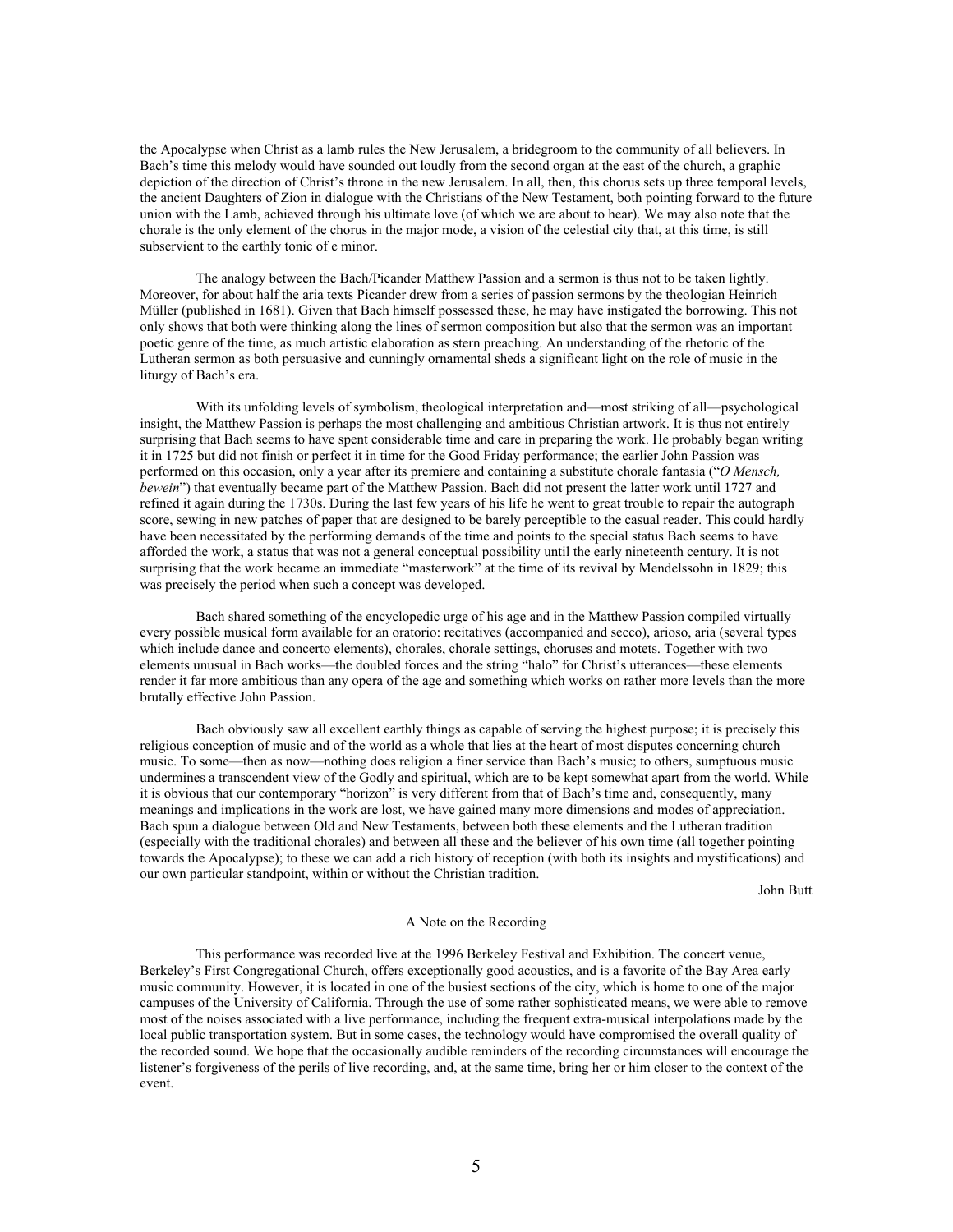### **TEXT AND TRANSLATIONS**

English translation by Steven Lehning. Biblical quotations from the Revised Standard Version.

(PASSIO DOMINI NOSTRI J. C. SECUNDUM EVANGELISTAM MATTHAEUM) MATTHÄUSPASSION BWV 244

## 1 1. CORI

*Kommt, ihr Töchter, helft mir klagen, Sehet - Wen? - den Bräutigam Seht ihn - Wie? - als wie ein Lamm! Sehet, - Was? - seht die Geduld, Seht - Wohin? - auf unsre Schuld; Sehet ihn aus Lieb und Huld Holz zum Kreuze selber tragen!*

### **CHORAL**

*O Lamm Gottes, unschuldig Am Stamm des Kreuzes geschlachtet, Allzeit erfunden geduldig, Wiewohl du warest verachtet. All Sünd hast du getragen, Sonst müßten wir verzagen. Erbarm dich unser, oh Jesu !*

Come, you daughters, help me lament, See – Whom? – the bridegroom, See him – How? – like a lamb! See – What? – the patience, See – Were? – upon our guilt; See him with love and favor Carrying the cross himself!

> Oh Lamb of God unspotted Slaughtered on the stem of the cross, Always found patient, Even as you are scorned. You have borne all sin, Should we want to give up hope. Have mercy on us, oh Jesus!

## 2 12. RECITATIVO – SOPRANO I (CB)

*Wiewohl mein Herz in Tränen schwimmt, Daß Jesus von mir Abschied nimmt, So macht mich doch sein Testament erfreut: Sein Fleisch und Blut, o Kostbarkeit, Vermacht er mir in meine Hände. Wie er es auf der Welt mit denen Seinen Nicht böse können meinen, So liebt er sie bis an das Ende.*

My heart swims in tears, Because Jesus takes his departure, But I rejoice in his Testament: His flesh and blood, a treasure Bequeathed into my own hands. As he, in the world with his own Would never be capable of doing evil, He loves us to the end of time.

#### $3$  13. ARIA – SOPRANO I (CB)

*Ich will dir mein Herze schenken, Senke dich, mein Heil, hinein! Ich will mich in dir versenken; Ist dir gleich die Welt zu klein, Ei, so sollst du mir allein Mehr als Welt und Himmel sein.*

I want to give you my heart, Sink into it for my salvation! I will immerse myself in you; If for you the world is too small, Oh, then in me alone you shall be More than earth and heaven.

#### 4 19. RECITATIVO – TENORE I (BB), CORO II *O Schmerz!*

*Hier zittert das gequälte Herz; Wie sinkt es hin, wie bleicht sein Angesicht! Was ist die Ursach aller solcher Plagen? Der Richter führt ihn vor Gericht. Da ist kein Trost, kein Helfer nicht. Ach! meine Sünden haben dich geschlagen; Er leidet alle Höllenqualen, Er soll vor fremden Raub bezahlen. Ich, ach Herr Jesu, habe dies verschuldet Was du erduldet. Ach, könnte meine Liebe dir, Mein Heil, dein Zittern und dein Zagen Vermindern oder helfen tragen, Wie gerne blieb ich hier!*

#### Oh anguish!

Here trembles the tormented heart; How it sinks down, how pale is his countenance! What is the cause for such troubles? The judge carries him before the law; There is no comfort, no reliever. Ah, my sins have defeated you; He suffers all of Hell's plagues, He must pay for others' crimes. I, oh Lord Jesus, have incurred this debt For which you suffer! Oh, could my love for you, My Savior, diminish or help bear Your trembling and your terror, How gladly would I stay here!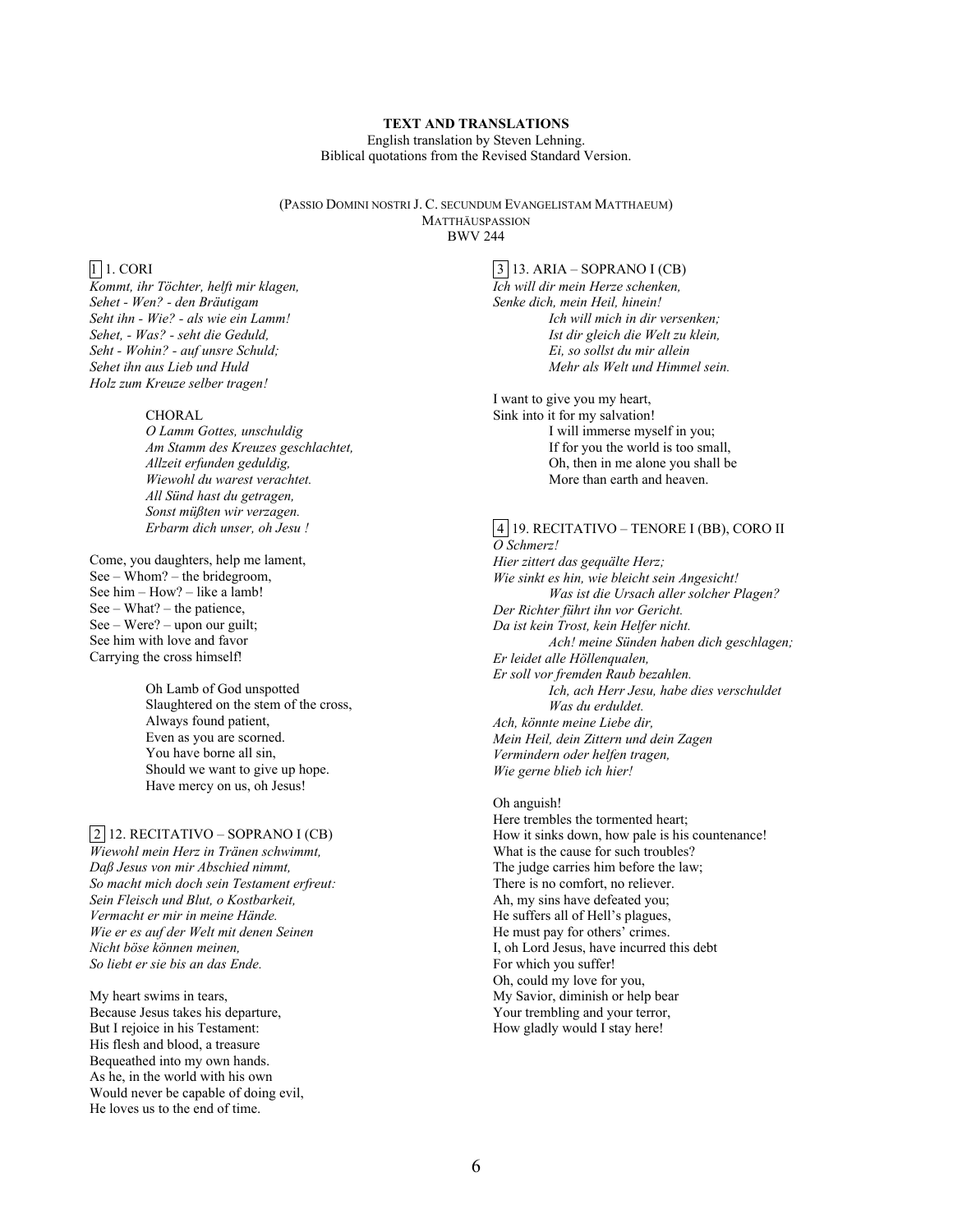### 5 20. ARIA – TENORE I (BB), CORO II

*Ich will bei meinem Jesu wachen,*

*So schlafen unsre Sünden ein. Meinen Tod Büßet seine Seelennot; Sein Trauren machet mich voll Freuden. Drum muß uns sein verdienstlich Leiden Recht bitter und doch süße sein.*

I will watch beside my Jesus. So that our sins might fall asleep. My death Is purged by his souls' hardship; His sorrow fills me with joy. So his thankworthiness suffering must Be justly bitter for us, and yet so sweet.

# 6 29. CHORAL

*O Mensch, bewein dein Sünde groß, Darum Christus seins Vaters Schoß Äußert und kam auf Erden; Von einer Jungfrau rein und zart Für uns er hie geboren ward, Er wollt der Mittler werden. Den Toten er das Leben gab Und legt darbei all Krankheit ab, Bis sich die Zeit herdrange, Daß er für uns geopfert würd, Trüg unsrer Sünden schwere Bürd Wohl an dem Kreuze lange.*

Oh man, lament your grievous sin, For this, Christ left his father's bosom And came to earth. Of a virgin pure and tender He was born for us here. He would be the mediator. He gave life to the dead, And removed all sickness. Until the time came That he would be sacrificed for us, He would carry our sins' heavy burden At length, to the cross.

### 7 30. ARIA – ALTO I (JM), CORO II *Ach! nun ist mein Jesus hin!*

*Wo ist denn dein Freund hingegangen, O du Schönste unter den Weibern? Ist es möglich, kann ich schauen? Wo hat sich dein Freund hingewandt? Ach! mein Lamm in Tigerklauen, Ach! wo ist mein Jesus hin? So wollen wir mit dir ihn suchen. Ach! was soll ich der Seele sagen, Wenn sie mich wird ängstlich fragen? Ach! wo ist mein Jesus hin?*

Ah! now my Jesus is gone! Where has your friend gone, Oh you fairest among women? Is it possible? Can I look on it? Where has your friend gone to? Ah! My Lamb is in tiger's claws! Ah! Where has my Jesus gone? Then we want to search for him with you. Ah! What should I tell my soul, When, full of fear it asks me? Ah! Were has my Jesus gone?

### 8 39. ARIA – ALTO I (JM)

*Erbarme dich, Mein Gott, um meiner Zähren willen! Schaue hier, Herz und Auge weint vor dir Bitterlich.*

Have mercy Lord, My God, for the sake of my tears! Look here. Heart and eyes weep bitterly Before you.

### 9 40. CHORAL

*Bin ich gleich von dir gewichen, Stell ich mich doch wieder ein; Hat uns doch dein Sohn verglichen Durch sein' Angst und Todespein. Ich verleugne nicht die Schuld; Aber deine Gnad und Huld Ist viel größer als die Sünde, Die ich stets in mir befinde.*

Even though I have strayed from you, I will come back to you again; We have been redeemed by your Son; Through his anguish and pain in death. I do not deny guilt, But your mercy and favor Is much greater than sin, Which I always find in myself.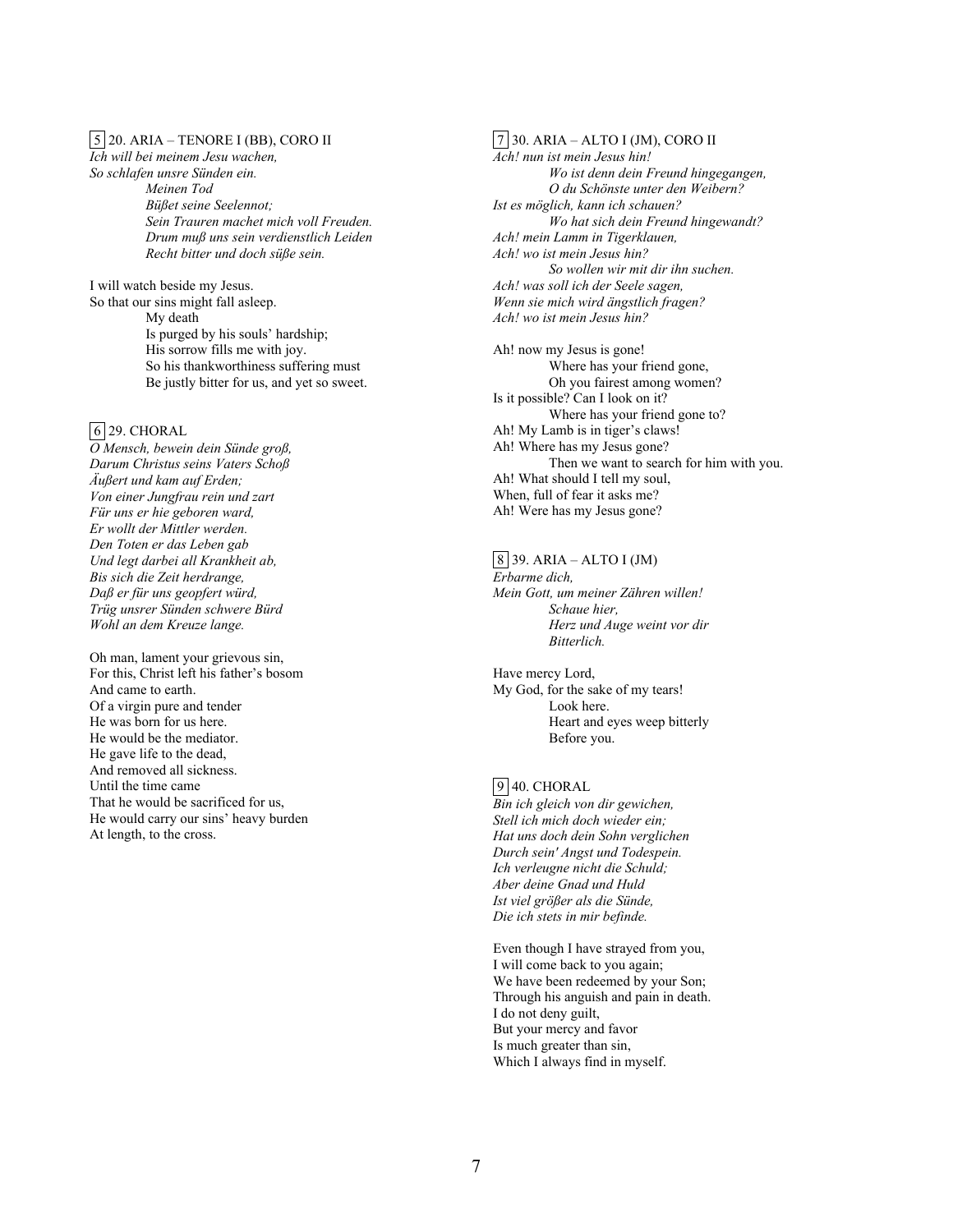### 10 42. ARIA – BASSO II (NW)

*Gebt mir meinen Jesum wieder! Seht, das Geld, den Mörderlohn, Wirft euch der verlorne Sohn Zu den Füßen nieder!*

Give my Jesus back to me! See, the money, the assassins' wages Thrown at your feet By the lost son!

## 11 48. RECITATIVO – SOPRANO I (CB)

*Er hat uns allen wohlgetan, Den Blinden gab er das Gesicht, Die Lahmen macht er gehend, Er sagt uns seines Vaters Wort, Er trieb die Teufel fort, Betrübte hat er aufgericht', Er nahm die Sünder auf und an. Sonst hat mein Jesus nichts getan.*

He has done good for us all. To the blind, he gave sight; The lame, he made walk. He told us his Father's word. He drove away the devils; Those who are sorrowful, he has raised up; He looked after sinners; Otherwise my Jesus has done nothing.

## 12 49. ARIA – SOPRANO I (CB)

*Aus Liebe, Aus Liebe will mein Heiland sterben, Von einer Sünde weiß er nichts. Daß das ewige Verderben Und die Strafe des Gerichts Nicht auf meiner Seele bliebe.*

Out of love, Out of love would my Savior die, For a sin he knows nothing of. So that eternal ruin And the punishment of judgement Does not remain upon my soul.

## 13 54. CHORAL

*O Haupt voll Blut und Wunden, Voll Schmerz und voller Hohn, O Haupt, zu Spott gebunden Mit einer Dornenkron, O Haupt, sonst schön gezieret Mit höchster Ehr und Zier, Jetzt aber hoch schimpfieret, Gegrüßet seist du mir!*

*Du edles Angesichte, Dafür sonst schrickt und scheut Das große Weltgerichte, Wie bist du so bespeit; Wie bist du so erbleichet! Wer hat dein Augenlicht, Dem sonst kein Licht nicht gleichet, So schändlich zugericht'?*

Oh head, full of blood and wounds, Full of anguish and full of mockery! Oh head, ridiculed, Crowned with thorns! Oh Head, once beautifully adorned With highest honor and decoration, But now highly insulted; You are hailed by me!

You, of noble countenance Before which the last judgement Is striken with terror and fright; How you are spit upon; How pale you have turned! Who has treated the light of your eyes, Which is unlike any other light, So disgracefully?

## 14 56. RECITATIVO – BASSO I (JW)

*Ja freilich will in uns das Fleisch und Blut Zum Kreuz gezwungen sein; Je mehr es unsrer Seele gut, Je herber geht es ein.*

Yes, sure enough our flesh and blood Is compelled to the cross; The more good it does to our souls, The more harshly it takes us.

### 15 57. ARIA – BASSO I (JW)

*Komm, süßes Kreuz, so will ich sagen, Mein Jesu, gib es immer her! Wird mir mein Leiden einst zu schwer, So hilfst du mir es selber tragen.*

Come, sweet cross, then I will say, My Jesus, give it to me always! Whenever my sorrow become too severe, Then you help me bear it.